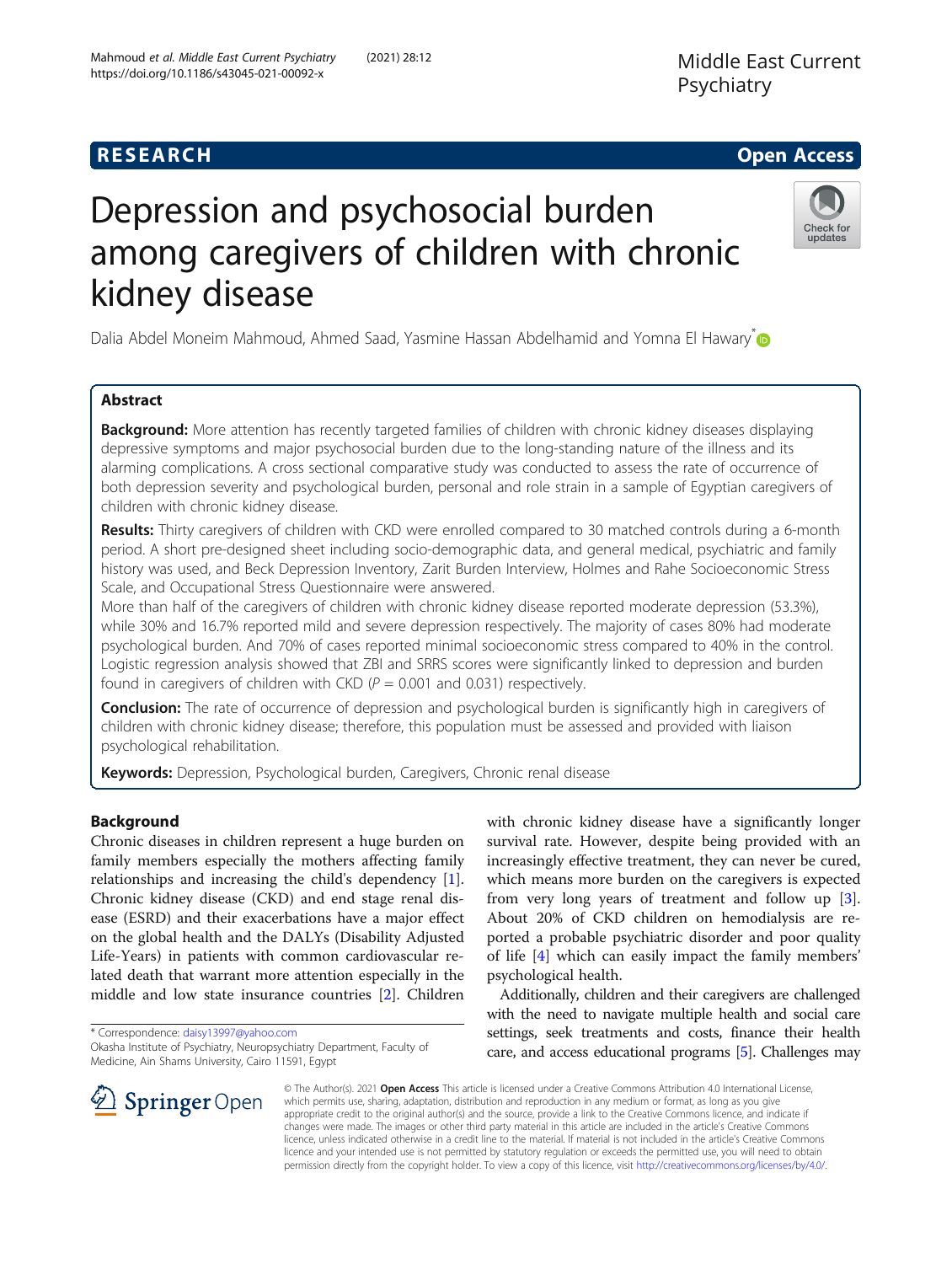be even greater in low income countries with patients suffering from ESRD, as various regions have poor pediatric care centers [[6\]](#page-7-0); simultaneously, this creates burden for the patient as well as their caregivers who are usually not enough prepared to carry this new role which makes them suffer from the negative effects as anxiety, depression, and stress impacting their own health [\[7\]](#page-7-0). 33.4% of attendants of patients with chronic kidney disease were found to have moderate to severe depression [\[8\]](#page-7-0).

Caregivers experience physical and psychological distress, increased workload, limitations to personal and social activities, and financial problems. They are reported to suffer from tiredness, anger, depression, sense of helplessness, guilt, isolation, loss of freedom, fear, vulnerable, and neglect their own health. They face difficulties with dating and marriage and problems with their job [[9](#page-7-0)].

Furthermore, both patients and their caregivers can fall into a loop of psychological ebb being affected by each other as caregivers are reported to experience anxiety and depression if the patients they tend to suffer from the same emotional statuses [[10\]](#page-7-0).

Family care partners of patients undergoing different treatment modalities for CKD reflected on their negative treatment experiences they commonly face like unanticipated responsibilities, sleep disruptions, anxiety, the patients' depression, fatigue, and dialysis-related health problems, in addition to treatment logistics obstacles (insufficient information, medication regimen, and logistical inconveniences). Financial incentives, home visits, and assisting peritoneal dialysis at home are recommended to decrease the outsized burden on the patients and their care givers [\[11](#page-7-0)].

Caregivers of ESRD patients need to be assessed for burden. Supportive psychosocial interventions should be available to improve the well-being and quality of life of caregivers as well as their ESRD patients throughout this journey of chronic illness. Consequently, both medical and psychosocial aspects must be provided to ensure proper care over pediatric patients with CKD and their caregivers [\[12](#page-7-0)]. A study found that different appraisal level among parents of the ill child regarding the income source, taking care of CKD child role, social relations adaptation need, and having to maintain relations with the medical staff, all these without attaining proper support from social workers can create a conflict leading too suboptimal clinical response of the patient [\[13\]](#page-7-0).

Therefore, our study tackled the burden of caregivers of children with CKD and to highlight the association of caregiver burden with the depression parameter.

#### Methods

#### Study design and participants

This was a cross-sectional comparative study. It was approved by Ethics Committee of the Institute of Psychiatry, Ain Shams University, using a convenient random sampling; the study was conducted at El Demerdash Pediatric Hospital, Faculty of Medicine, Ain Shams University Hospitals, taking a 6-month period from January 2019 till August 2019.

## Patients

The total number of the sample recruited was 66 but 6 subjects were excluded due to having current psychiatric diagnosis by SCID-I. Therefore, the 60 participants were divided into 2 groups (case-control), each with 30 subjects.

## Case group

Thirty caregivers of children with CKD were recruited by convenient sampling. Inclusion criteria included any age group, both male and female gender and Egyptian nationality only. On the other hand, any caregiver diagnosed with a previous psychiatric illness, or a current general medical or psychiatric illness or having another child with a chronic medical illness was excluded.

## Control group

Thirty volunteers were selected from individuals working at Ain Shams University Hospitals after being matched for age, sex, and educational level with the case group.

## Sample size

The proportion of cases with depression is used to calculate the sample size. Group sample sizes of 25 and 25 achieve 80% power to reject the null hypothesis of zero effect size when the population effect size is 0.80 and the significance level (alpha) is 0.050 using a two-sided z test.

## Tools

This study is approved by the Ethics and Research Committee of the Psychiatric Institute at Ain Shams University. Written informed consent from patients was received prior to data collection. All subjects underwent the following tools:

A short predesigned sheet including data of the caregiver, like age, gender, marital status, education, occupation, residence, past and current general medical history, past and current psychiatric history, history of drug abuse including smoking), clinical data of the child including age, gender, duration of illness, current comorbid illnesses or complications, and whether being on dialysis or not.

## The structured clinical interview for DSM-IV (SCID I) [\[14\]](#page-7-0)

Arabic version was used [[15\]](#page-7-0). It was applied to diagnose major depression and to exclude other current psychiatric disorders apart from depression.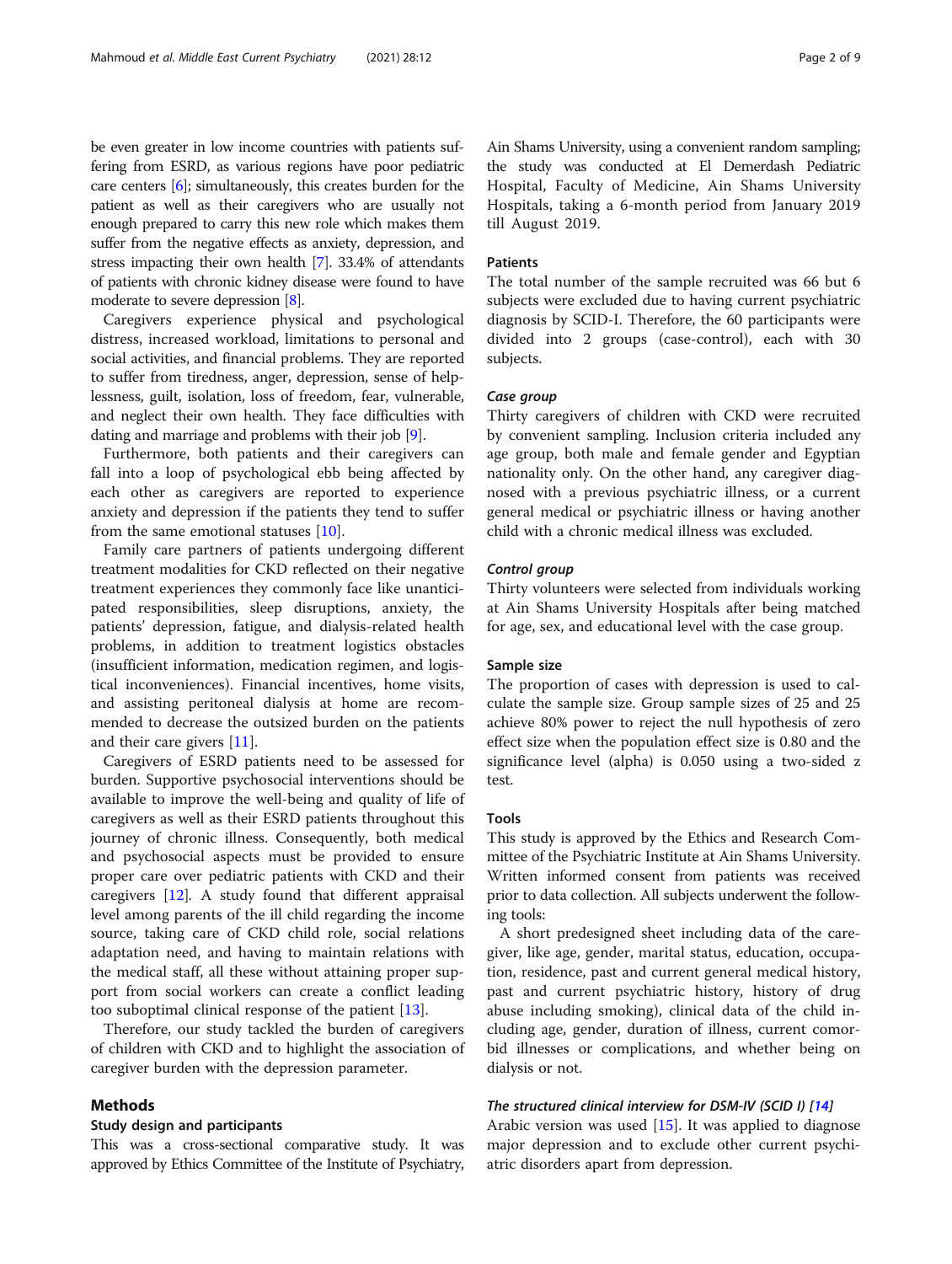## Beck Depression Inventory (BDI) [[16](#page-7-0)]

It is a 21-item scale, viewing depression from a psychodynamic view and its severity grades, each item scores 0 to 63; higher scores indicate greater depressive severity. Key symptoms covered are mood, pessimism, and sense of failure, self-dissatisfaction, guilt, punishment, selfdislike, self-accusation, suicidal ideas, crying, irritability, social withdrawal, indecisiveness, body image change, work difficulty, insomnia, fatigability, loss of appetite, weight loss, somatic preoccupation, and loss of libido. Validity ratings between the BDI and other depression instruments showed 0.77 correlation rating, with high construct validity with medical symptoms measured. Beck's study reported a coefficient alpha rating of .92 for outpatients and .93 for college student samples. The BDI-II positively correlated with the Hamilton Depression Rating Scale,  $r = 0.71$ , had a 1-week test–retest reliability of  $r = 0.93$  and an internal consistency  $\alpha = .91$ . It takes 5–10 min to be answered.

## Zarit Burden Interview (ZBI) [\[17](#page-7-0)]

It is a popular caregiver self-report measure used by many aging agencies, originated as a 29-item questionnaire. The revised version contains 22 items and the short version 12 items. The most frequently used is the two-factor model, addressing personal strain and role strain. The validity and reliability of ZBI has been measured by previous studies. The Crohnbach alpha was found to be 0.93 and the intra-class correlation coefficient for the test–retest reliability of the Zarit burden score was 0.89 [[18\]](#page-7-0).

#### The Social Readjustment Stress Scale (SRRS) [\[19\]](#page-7-0)

We used the Arabic version [\[20\]](#page-7-0). It is a self-administered questionnaire, consisting of a list of 43 life event domains. The more the events included, the higher the score. A total value for stressful life events can be worked out by adding up the scores for each event experienced over a 12-month period. And the higher the score the more likely the patient was to become ill.

## Study procedure

The field researcher interviewed caregivers in two separate meeting.

The first interview took an hour, including collecting clinical history data of the patient and the sociodemographic data of caregivers in both the case and control groups, in addition to applying the SCID-I questionnaire.

The second interview included answering the other three scales (BDI, ZBI, and SRRS) by caregivers of both groups. It took an hour to answer the scales.

### Statistical analysis

All data were recorded in a statistical package on a compatible computer. Results were tabulated and statistically analyzed by the Statistical Package for the Social Sciences (SPSS) version 20 [\[21](#page-7-0)]. Statistical presentation and analysis were conducted using the mean, standard deviation, chi-square, independent  $t$  test. For inferential statistics, the independent  $t$  test and chi-square test were used. Significance level was set at  $P < 0.05$ .

## Results

## Sociodemographic and clinical data of the case and control groups of caregivers

The whole sample consisted of 60 participants. The mean age of the sample of cases was  $38.50 \pm 7.21$  and in controls was  $40.73 \pm 7.68$ .

Female caregivers represented 27 (90.0%) of the cases and 22 (73.3%) of the controls. Regarding the marital status, the majority of cases 23 (76.7%) and of controls 26 (86.7%) were married.

As for the educational degree, the majority of cases were of average level education (diploma) but most of controls were of primary or preparatory education which was highly significant.

Considering the profession, most of cases were housewives or unemployed (25 (83.3%)) as for the control group most of them were technical workers (22 (73.3%)) which shows high significance in terms of sample matching.

For the monthly income, the majority of controls reported barely adequate income (12 (40.0%)), as for the cases, most of them (21 (70.0%)) reported inadequate monthly income.

For the residence, the majority of cases (19 (63.3%)) and controls (28 (3.3%)) inhabited urban areas.

Whereas the general medical history showed no significant difference between cases and controls (Table [1](#page-3-0)).

#### Descriptive analysis of the clinical data of children with CKD

Among the children with CKD, male and female genders were 50% and 50%, the mean age of the children was  $13.30 \pm 3.65$ . All of them were undergoing dialysis. And their duration of illness ranged from 3 months to 18 years.

## Comparison of depression, Zarit burden, and socioeconomic stress scale scores among cases and controls groups

- As regards Beck Depression Inventory, 53.3% of cases reported moderate depression and 43.3% of controls reported minimal depression.
- As for Zarit Burden Interview, the majority of cases 80% reported moderate burden and 60% of controls reported minimal burden.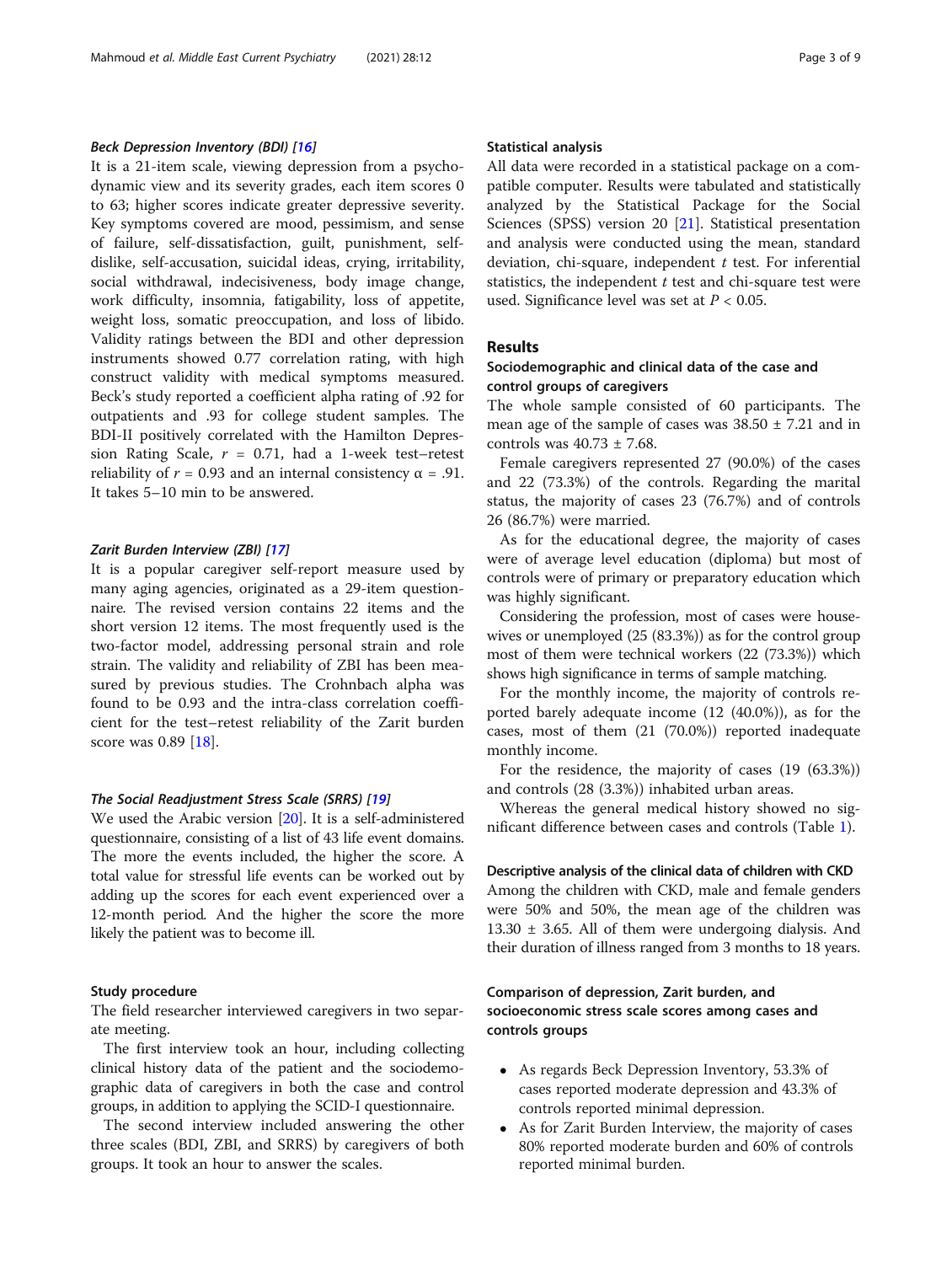|                         |                     | Control group    | Cases group      | <b>Test value</b>    | P value | Sig.      |
|-------------------------|---------------------|------------------|------------------|----------------------|---------|-----------|
|                         |                     | $No. = 30$       | $No. = 30$       |                      |         |           |
| Age                     | Mean $\pm$ SD       | $40.73 \pm 7.68$ | $38.50 \pm 7.21$ | $1.161 \cdot$        | 0.250   | <b>NS</b> |
|                         | Range               | $23 - 55$        | $20 - 50$        |                      |         |           |
| Gender of caregiver     | Female              | 22 (73.3%)       | 27 (90.0%)       | 2.783 <sup>a</sup>   | 0.095   | <b>NS</b> |
|                         | Male                | 8 (26.7%)        | $3(10.0\%)$      |                      |         |           |
| Marital status          | Single              | $1(3.3\%)$       | 2(6.7%)          | 1.850 <sup>a</sup>   | 0.763   | <b>NS</b> |
|                         | Married             | 26 (86.7%)       | 23 (76.7%)       |                      |         |           |
|                         | Divorced            | 2(6.7%)          | 2(6.7%)          |                      |         |           |
|                         | Widow               | $1(3.3\%)$       | 2(6.7%)          |                      |         |           |
|                         | Other               | $0(0.0\%)$       | $1(3.3\%)$       |                      |         |           |
| Scientific degree       | University          | 10 (33.3%)       | 2(6.7%)          | $28.506^a$           | 0.000   | HS        |
|                         | Diploma             | $0(0.0\%)$       | 12 (40.0%)       |                      |         |           |
|                         | Primary/preparatory | 20 (66.7%)       | $9(30.0\%)$      |                      |         |           |
|                         | Can read and write  | $0(0.0\%)$       | $1(3.3\%)$       |                      |         |           |
|                         | Illiterate          | $0(0.0\%)$       | 6 (20.0%)        |                      |         |           |
| Profession              | No                  | 3 (10.0%)        | 25 (83.3%)       | 43.571 <sup>a</sup>  | 0.000   | <b>HS</b> |
|                         | Manual worker       | $0(0.0\%)$       | 3 (10.0%)        |                      |         |           |
|                         | Technical worker    | 22 (73.3%)       | $0(0.0\%)$       |                      |         |           |
|                         | Professional worker | 5 (16.7%)        | 2(6.7%)          |                      |         |           |
| Monthly income          | Adequate            | 8 (26.7%)        | 2(6.7%)          | 8.819 <sup>a</sup>   | 0.012   | S         |
|                         | Barely adequate     | 12 (40.0%)       | 7(23.3%)         |                      |         |           |
|                         | Inadequate          | 10 (33.3%)       | 21 (70.0%)       |                      |         |           |
| Residence               | Urban               | 28 (93.3%)       | 19 (63.3%)       | $7.954$ <sup>a</sup> | 0.005   | <b>HS</b> |
|                         | Rural               | 2(6.7%)          | 11 (36.7%)       |                      |         |           |
| General medical history | No                  | 25 (83.3%)       | 22 (73.3%)       | 4.525 <sup>a</sup>   | 0.807   | <b>NS</b> |
|                         | <b>HTN</b>          | $1(3.3\%)$       | 2(6.7%)          |                      |         |           |
|                         | DM                  | $1(3.3\%)$       | $1(3.3\%)$       |                      |         |           |
|                         | <b>IBS</b>          | $1(3.3\%)$       | $1(3.3\%)$       |                      |         |           |
|                         | Disc prolapse       | $1(3.3\%)$       | $1(3.3\%)$       |                      |         |           |
|                         | ΒA                  | $0(0.0\%)$       | $1(3.3\%)$       |                      |         |           |
|                         | <b>BMT</b>          | $1(3.3\%)$       | $0(0.0\%)$       |                      |         |           |
|                         | Epilepsy            | $0(0.0\%)$       | $1(3.3\%)$       |                      |         |           |
|                         | Thyroidectomy       | $0(0.0\%)$       | $1(3.3\%)$       |                      |         |           |

## <span id="page-3-0"></span>Table 1 Sociodemographic and clinical data of case and control groups

 $P > 0.05$ : NS non-significant;  $P < 0.05$ : S significant;  $P < 0.01$ : HS highly significant Age  $\cdot$ : independent t test

<sup>a</sup>Chi-square for the rest variables

• In Social Readjustment Stress Scale, the majority 70% of cases reported minimal stress and the majority 40% of the controls reported minimal stress as well (Table [2](#page-4-0)).

## Beck depression scores in relation to sociodemographic and clinical histories of the parent and child

There was no statistically significant relation between depression, sociodemographic data of caregivers and their clinical history and the child's except for gender of the caregiver relating female gender to have higher depression rate than male counterpart ( $P = 0.048$ ) (Table [3](#page-5-0)).

## Logistic regression analysis for predictors of psychological burden and depression in the cases group

Logistic regression analysis showed that ZBI and SRRS scores were significantly related to burden and depression in caregivers of children with CKD with  $P$  value = 0.001 and 0.031, respectively (Table [4\)](#page-5-0).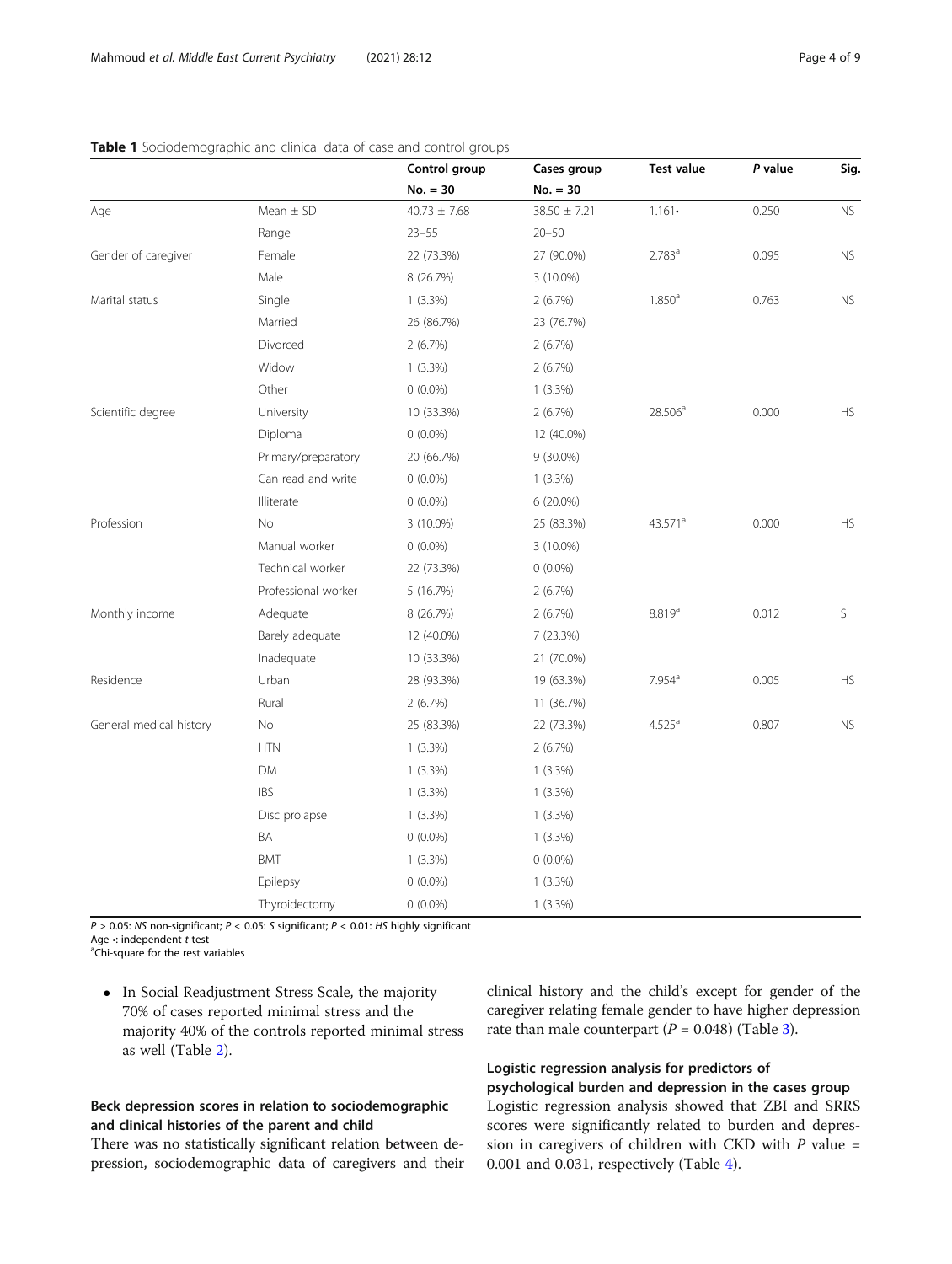|             |          | Control group  |       | Cases group         |       | <b>Test value</b>   | P value | Sig.      |
|-------------|----------|----------------|-------|---------------------|-------|---------------------|---------|-----------|
|             |          | No.            | $\%$  | No.                 | $\%$  |                     |         |           |
| Beck        | Minimal  | 13             | 43.3% | $\circ$             | 0.0%  | 17.651 <sup>a</sup> | 0.001   | HS        |
|             | Mild     | 6              | 20.0% | 9                   | 30.0% |                     |         |           |
|             | Moderate | 10             | 33.3% | 16                  | 53.3% |                     |         |           |
|             | Severe   | п              | 3.3%  | 5                   | 16.7% |                     |         |           |
| ZBI         | Minimal  | 18             | 60.0% | 2                   | 6.7%  | 26.066 <sup>a</sup> | 0.000   | <b>HS</b> |
|             | Mild     | $\overline{7}$ | 23.3% | $\overline{4}$      | 13.3% |                     |         |           |
|             | Moderate | 5              | 16.7% | 24                  | 80.0% |                     |         |           |
|             | Severe   | $\mathbf 0$    | 0.0%  | $\mathsf{O}\xspace$ | 0.0%  |                     |         |           |
| <b>SRRS</b> | Minimal  | 12             | 40.0% | 21                  | 70.0% | $6.055^{\circ}$     | 0.048   | S         |
|             | Mild     | 11             | 36.7% | 4                   | 13.3% |                     |         |           |
|             | Moderate | 7              | 23.3% | 5                   | 16.7% |                     |         |           |
|             | Severe   | $\mathbf 0$    | 0.0%  | $\mathsf{O}\xspace$ | 0.0%  |                     |         |           |

<span id="page-4-0"></span>Table 2 Comparison between scores of the 3 scales among cases and controls

<sup>a</sup>Chi-square is used

## Discussion

The current study assessed the degree of depression and psychological burden in caregivers of children with chronic kidney disease compared to caregivers of healthy children. Those caregivers are usually relatives and family members who volunteered to care for the ill child; hence, their responsibility lasts till the end of the child's life, which will affect their lifestyle and daily routine for a long period of time.

### Sociodemographic data of caregivers

Regarding the gender of the caregiver, female caregivers represented (90.0%) of the cases and (73.3%) of the controls in our study; this is explained by the fact that women are more concerned about the well-being of the people they provide care for. They also tend to be more emotionally attached to their children as well as the socio-cultural norms that put the responsibility of caregiving in general over the women shoulders; this datum agrees with many previous studies' findings having an ultimatum that the female carries out the primary caregiver role of any sick member in the family [\[22](#page-7-0)–[24\]](#page-7-0). On the other hand, a study found no gender differences regarding the responsibility of care, well-being, anxiety, nor stressors perceived by mothers and fathers; a possible interpretation of this fact is that both parents in other subcultures might be presented with similar adaptive experiences and role challenges related to psych sociocultural aspects more than demographic features per se [\[25](#page-7-0)].

In this study, most caregivers were parents and from the family members; this is explained by the nature of parenting as parents are always concerned about their off springs, which goes in harmony with a research done by [\[26](#page-7-0)] Grapsa and his colleagues in 2014, caregivers were mostly people from within the family environment (98%): 52% of them were spouses, 29% offspring, and the rest were relatives. These findings are in accordance with research from Brazil on caregivers of patients undergoing dialysis, as well as researches coming from Europe and America [\[27](#page-7-0), [28](#page-7-0)].

Regarding the marital status; the majority of cases (23 (76.7%)) and of controls (26 (86.7%)) were married. As for the scientific degree, the majority of cases were of average level education (diploma) but most of controls were of primary or preparatory education which was highly significant. As regards profession, most of cases were housewives or unemployed (25 (83.3%)); as for the control group, most of them were technical workers (22 (73.3%)) which shows high significance in terms of sample matching. As regards monthly income, the majority of controls reported barely adequate income (12 (40.0%)); as for the cases, most of them (21 (70.0%)) reported inadequate monthly income. For the residence, the majority of cases (19 (63.3%)) and controls (28 (93.3%)) inhabited urban areas.

With regard to the socio-demographic factors, these results are consistent with most cases involved in a research where married mothers with basic schooling who were homemakers, lived in a nuclear family, and had low income and whose main support network was the family [[29](#page-7-0)]. Also, the profile identified in Latin America and the Caribbean by [[30](#page-7-0), [31\]](#page-7-0) where long-term care represents a type of unpaid work performed by women, as required by the multiplicity of psychological and family demands.

## Comparison of rate of depression and psychological burden among caregivers in case and control groups

The current study showed that caregivers of children with chronic kidney disease have significantly more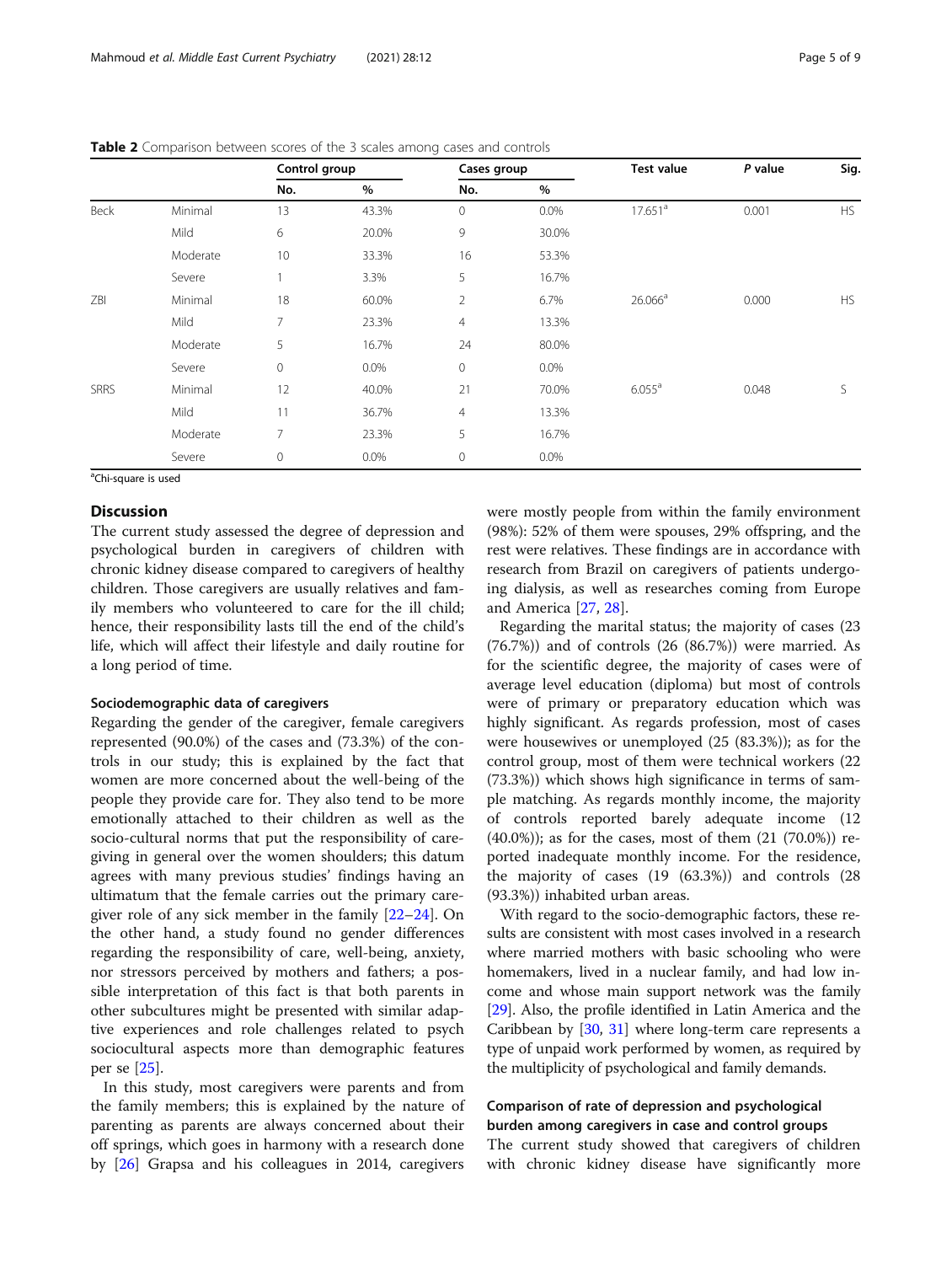<span id="page-5-0"></span>Table 3 Bivariate analysis of Beck depression and sociodemographic and clinical histories of the parent and child

|                         |                     | <b>SRRS</b> |             |              | <b>Test value</b>    | P value   | Sig.      |
|-------------------------|---------------------|-------------|-------------|--------------|----------------------|-----------|-----------|
|                         |                     | Minimal     | Mild        | Moderate     |                      |           |           |
| Gender of caregiver     | Female              | 20(95.2%)   | 4(100.0%)   | $3(60.0\%)$  | $6.085^{\text{a}}$   | 0.048     | S.        |
|                         | Male                | $1(4.8\%)$  | $0(0.0\%)$  | $2(40.0\%)$  |                      |           |           |
| Marital status          | Single              | 2(9.5%)     | $0(0.0\%)$  | $0(0.0\%)$   | $5.474$ <sup>a</sup> | 0.706     | <b>NS</b> |
|                         | Married             | 16(76.2%)   | 3 (75.0%)   | 4 (80.0%)    |                      |           |           |
|                         | Divorced            | $1(4.8\%)$  | $0(0.0\%)$  | $1(20.0\%)$  |                      |           |           |
|                         | Widow               | $1(4.8\%)$  | $1(25.0\%)$ | $0(0.0\%)$   |                      |           |           |
|                         | Other               | $1(4.8\%)$  | $0(0.0\%)$  | $0(0.0\%)$   |                      |           |           |
| Scientific degree       | University          | 2 (9.5%)    | $0(0.0\%)$  | $0(0.0\%)$   | 2.804 <sup>a</sup>   | 0.946     | <b>NS</b> |
|                         | Diploma             | 8 (38.1%)   | $1(25.0\%)$ | $3(60.0\%)$  |                      |           |           |
|                         | Primary/preparatory | 6(28.6%)    | $2(50.0\%)$ | $1(20.0\%)$  |                      |           |           |
|                         | Can read and write  | $1(4.8\%)$  | $0(0.0\%)$  | $0(0.0\%)$   |                      |           |           |
|                         | Illiterate          | 4 (19.0%)   | $1(25.0\%)$ | $1(20.0\%)$  |                      |           |           |
| Profession              | <b>No</b>           | 18(85.7%)   | 4(100.0%)   | $3(60.0\%)$  | 6.808 <sup>a</sup>   | 0.146     | <b>NS</b> |
|                         | Manual worker       | $1(4.8\%)$  | $0(0.0\%)$  | $2(40.0\%)$  |                      |           |           |
|                         | Technical worker    | $0(0.0\%)$  | $0(0.0\%)$  | $0(0.0\%)$   |                      |           |           |
|                         | Professional worker | 2 (9.5%)    | $0(0.0\%)$  | $0(0.0\%)$   |                      |           |           |
| Monthly income          | Adequate            | 2 (9.5%)    | $0(0.0\%)$  | $0(0.0\%)$   | $2.844^{\circ}$      | 0.584     | <b>NS</b> |
|                         | Barely adequate     | 6(28.6%)    | $0(0.0\%)$  | $1(20.0\%)$  |                      |           |           |
|                         | Inadequate          | 13(61.9%)   | 4(100.0%)   | 4 (80.0%)    |                      |           |           |
| Residence               | Urban               | 14(66.7%)   | $1(25.0\%)$ | 4 (80.0%)    | 3.230 <sup>a</sup>   | 0.199     | <b>NS</b> |
|                         | Rural               | 7 (33.3%)   | 3 (75.0%)   | $1(20.0\%)$  |                      |           |           |
| General medical history | No                  | 15(71.4%)   | 4(100.0%)   | $3(60.0\%)$  | 13.091 <sup>a</sup>  | 0.519     | <b>NS</b> |
|                         | <b>HTN</b>          | 2 (9.5%)    | $0(0.0\%)$  | $0(0.0\%)$   |                      |           |           |
|                         | DM                  | $0(0.0\%)$  | $0(0.0\%)$  | $1(20.0\%)$  |                      |           |           |
|                         | <b>IBS</b>          | $1(4.8\%)$  | $0(0.0\%)$  | $0(0.0\%)$   |                      |           |           |
|                         | Disc prolapse       | $1(4.8\%)$  | $0(0.0\%)$  | $0(0.0\%)$   |                      |           |           |
|                         | BA                  | $0(0.0\%)$  | $0(0.0\%)$  | $1(20.0\%)$  |                      |           |           |
|                         | <b>BMT</b>          | $0(0.0\%)$  | $0(0.0\%)$  | $0(0.0\%)$   |                      |           |           |
|                         | Epilepsy            | $1(4.8\%)$  | $0(0.0\%)$  | $0(0.0\%)$   |                      |           |           |
|                         | Thyroidectomy       | $1(4.8\%)$  | $0(0.0\%)$  | $0(0.0\%)$   |                      |           |           |
| Gender of the child     | Females             | 10(47.6%)   | $2(50.0\%)$ | $3(60.0\%)$  | $0.248$ <sup>a</sup> | 0.884     | <b>NS</b> |
|                         | Males               | 11(52.4%)   | $2(50.0\%)$ | $2(40.0\%)$  |                      |           |           |
| Need for dialysis       | No                  | $0(0.0\%)$  | $0(0.0\%)$  | $0(0.0\%)$   | <b>NA</b>            | <b>NA</b> | <b>NA</b> |
|                         | Yes                 | 21(100.0%)  | 4(100.0%)   | $5(100.0\%)$ |                      |           |           |

<sup>a</sup>Chi-square used

## Table 4 Predictors psychological burden and depression

|             | B        | S.E.  | Wald   | P value | Odds<br>ratio<br>(OR) | 95% C.I. |        |
|-------------|----------|-------|--------|---------|-----------------------|----------|--------|
|             |          |       |        |         |                       | Lower    | Upper  |
| Beck        | 0.551    | 0.475 | .344   | 0.246   | 1.735                 | 0.684    | 4.406  |
| ZBI         | 1.78     | 0.524 | 11.519 | 0.001   | 5.927                 | 2.121    | 16.563 |
| <b>SRRS</b> | $-1.062$ | 0.492 | 4.65   | 0.031   | 0.346                 | 0.132    | 0.908  |

Chi-square test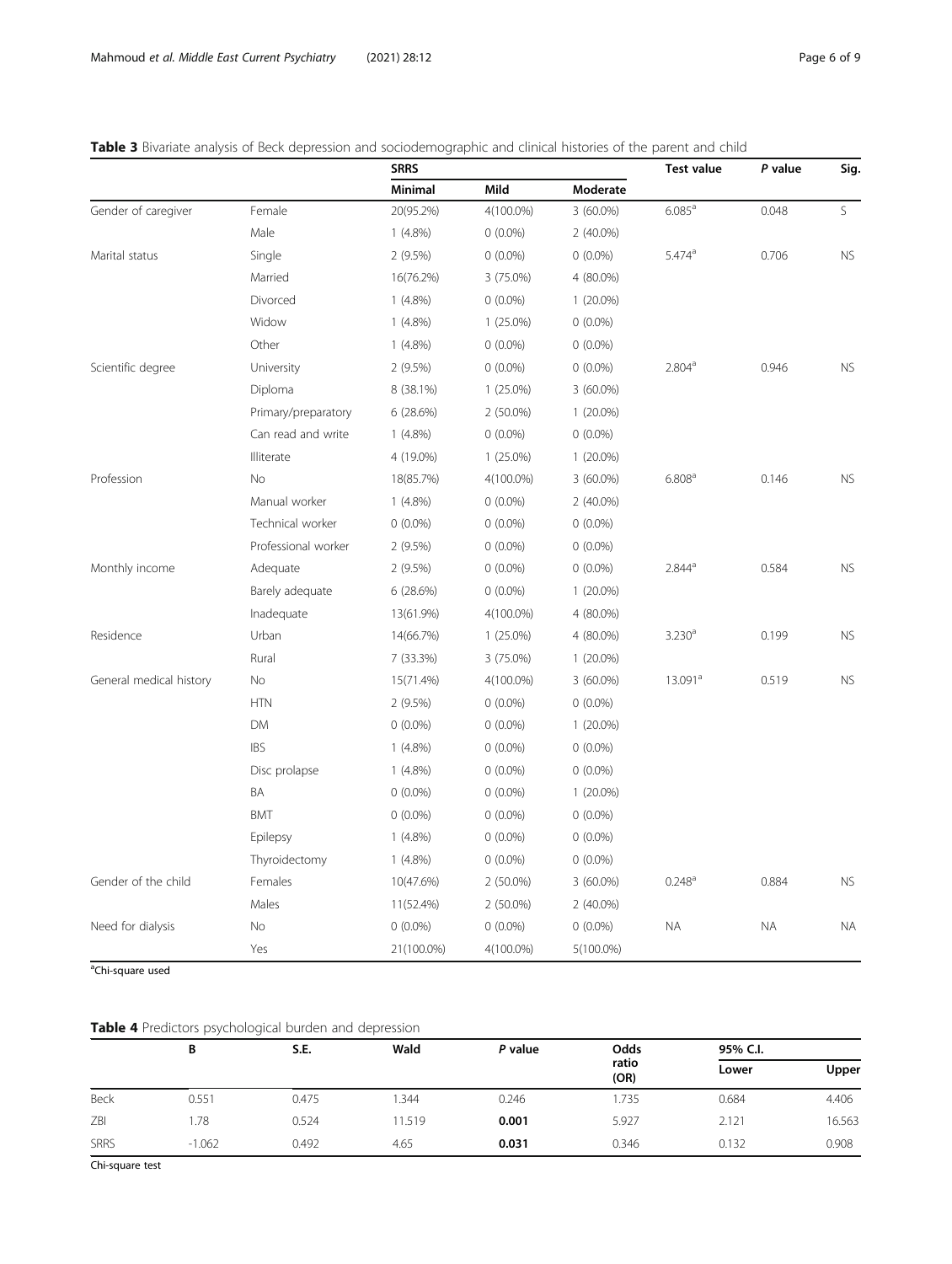depression compared to their matched controls reported more in females ( $P = 0.048$ ), as 53.3% of them showed moderate depression while only 43.3% of controls showed minimal depression when assessed using Beck Depression Inventory. The majority of cases 80% reported moderate burden and 60% of controls reported minimal burden in Zarit Burden Interview so our findings support the hypothesis that caregivers of children with CKD are affected by depression and psychological burden more than caregivers of a healthy group. This can be explained by highly perceived task difficulty by the caregiver, shortage of medical treatment/nursing services and transportation  $[32]$ , plus the mandatory sticking to dietary restrictions and lifestyle behaviors affecting the family and social life flow. Also, nephrology team rely on the parents on the daily management of the patient at home, plus having to travel for long distance to attend the weekly clinic visits and dialysis sessions and having to cover some costs of unanticipated management obligations [[33\]](#page-8-0).

This is similar to a study that found that 69.4% of caregiver mothers reported feeling pain in the body among which 2.10% had moderate level of burden, whereas a high prevalence of moderate to severe depression and anxiety were reported in (18.4%) and anxiety (47%) of the caregivers respectively [\[34](#page-8-0)].

Furthermore, mothers were found to be immersed in various psychological pressures in the journey of their children's treatment with theme expression like suffering "bewilderment between hope and despair," "endless concerns," "agony and sorrow," and "a sense of being ignored." [\[35](#page-8-0)].

These findings were similar to results reported by various previous studies in which caregivers of patients with ESRD and chronic kidney disease exhibited mild to moderate and severe psychological burden in (49.1% and 33.3%, respectively) with highly significant rate of occurrence of depression among the caregivers especially among females [[24](#page-7-0)], other studies found declining physical health, and experience impaired psychosocial functioning and relationships [[27,](#page-7-0) [36\]](#page-8-0). Also, a study confirmed that caregivers experience hassles about living with continuous uncertainty, stress, fatigue, disrupted peer relationships, plus external pressures related to seeking treatment like management of the medical regimen, seeking information, transportation, accommodation and finances, complying to the child's liquid and diet restrictions, and adjusting home duties to medical care [[37\]](#page-8-0). It has been also reported that there is an increased risk for anxiety and depression in caregivers of children with CKD [\[38](#page-8-0), [39](#page-8-0)].

A study in Peru presented depression in 54.54% of caregivers of children with nephrotic syndrome with difficulty in maintaining daily functioning among which 9.09% had moderately severe depression, 18.18% had moderate and 27.27% displayed mild depression [\[40](#page-8-0)]. Another study showed that 43.82% of caregivers of children on hemodialysis suffered from depression with a significant relation between depression and perceived burden and depression among patients with ESRD and their caregivers [[41\]](#page-8-0) as well as anxiety, depression, poor sleep, and psychological burden  $[42]$ . A Taiwanese study showed that a significant proportion of caregivers had probable depression, and compared to mothers of healthy children, depression was fivefold more common and the quality of life was significantly lower in the mothers of these patients [\[43](#page-8-0)].

An Australian study working with parents of children receiving PD explained how parents face status stress through their struggling to accept their child's diagnosis and undergoing traumatizing invasive interventions, feeling guilty when their child has treatment related complications, having conflicts with the spouse and other siblings due to neglecting their needs and through feeling fully dependent on support from health professionals and in need to follow other parents' advice [\[44\]](#page-8-0).

Despite the fact that there is an absence of studies on families of young children with ESRD, more than a dozen studies have focused on older children with chronic kidney disease. Eleven reviewed between 1980 and 2008 showed increased parental burden caused by caretaking duties, high levels of perceived stress, sense of social isolation, depression and anxiety and uncertainty about the future. Such adjustment difficulties also appeared to be more prevalent among parents with a lower socio-economic status [\[45](#page-8-0)].

## Risk factors of depression in caregivers of children with **CKD**

The current study found that the main predictors for depression in caregivers of children with CKD are Zarit Burden Interview and Social Readjustment Stress Scale, which agrees with a study that the mean Zarit scores are positively correlated with depression and anxiety parameters [[24\]](#page-7-0). However, other findings showed that children's number of medicines and injections, a diagnosis of ADHD in addition to the primary medical condition, frequent primary health care centers and ER visits, and lower child self-efficacy were predictors of increased caregiver burden [[46](#page-8-0)].

## **Conclusions**

The study concluded that the rate of occurrence of depression and psychological burden is indeed higher in caregivers of children with chronic kidney disease therefore; this population needs to be assessed thoroughly for depression and burden. Supportive interventions should be provided to improve their wellbeing as well as their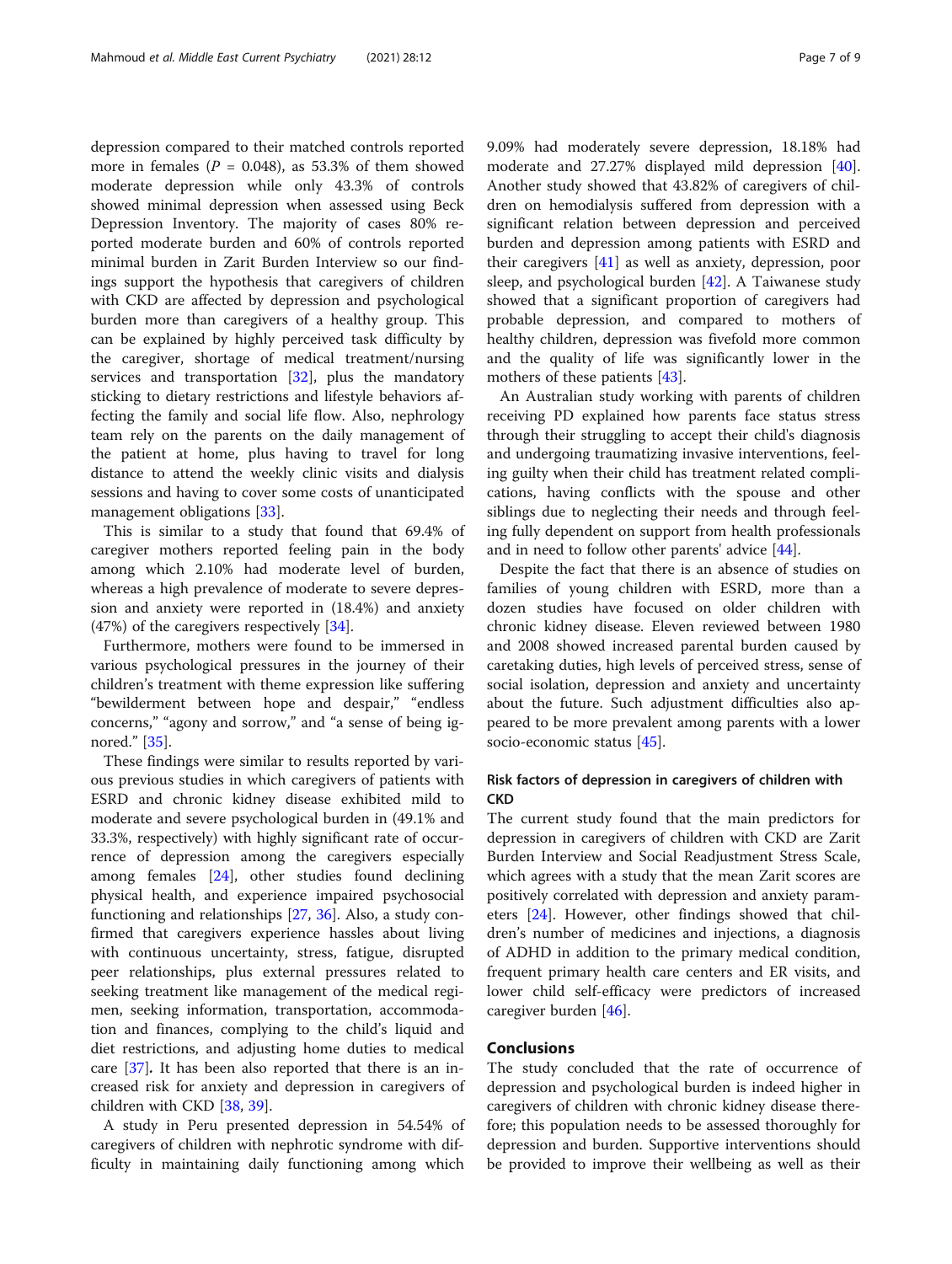<span id="page-7-0"></span>patient's wellbeing during the long journey of chronic kidney disease.

## Limitation of the study

In addition to the small sample size, further questionnaires assessing quality of life, socioeconomic status, and psychiatric effects in caregivers are recommended to be used in future studies to deeply tackle the psychological and social stress and its impact on patients and their families.

#### Abbreviations

CKD: Chronic kidney disease; ESRD: End stage renal disease; QoL: Quality of Life; BDI: Beck Depression Inventory; ZBI: Zarit Burden Interview; SRRS: The Social Readjustment Stress Scale; SPSS: Statistical Package for the Social Sciences

### Acknowledgements

We are expressing our cordial gratitude to the appreciated effort and time given by all patients, their parents, and the control group participants.

#### Authors' contributions

D.A.M.: contribution in research idea selection, paper writing, and revising the references. A.S: contribution in sample idea selection, sampling planning, supervising the field work. Y.H.A.: recruiting and interviewing the patients, applying the questionnaires and sample collection. Y.E.: contribution in paper writing, revising methodology, and paper submission. All authors have read and approved the manuscript.

#### Funding

The authors of this manuscript declare that no funding bodies were involved in sponsoring or funding this research.

#### Availability of data and materials

The datasets used and/or analyzed during the current study are available from the corresponding author on reasonable request.

#### Ethics approval and consent to participate

Subjects were enrolled in the study after explaining the purpose and procedure of the study and obtaining a written informed consent ensuring their confidentiality. The study was conducted in accordance with the guidelines of Research and Ethics Committee of the Institute of Psychiatry, Ain Shams University. The Committee's reference number is not available.

#### Consent for publication

Consent for publication was obtained.

#### Competing interests

All authors declare that they have no competing interests.

## Received: 19 December 2020 Accepted: 15 February 2021 Published online: 05 March 2021

#### References

- Watson AR, Hayes NH, Vondrak K et al (2013) Factors influencing choice of renal replacement therapy in European Paediatric Nephrology Units. Pediatr Nephrol 28:2361–2368
- Bikbov B, Purcell CA, Levey AS et al (2020) Global, regional, and national burden of chronic kidney disease, 1990–2017: a systematic analysis for the Global Burden of Disease Study 2017. Lancet 395(10225):709–733
- 3. Watson AR (2014) Psychosocial support for children and families requiring renal replacement therapy. Pediatr Nephrol 29:1169–1174
- 4. Glazebrook C, Hollis C, Heussler H et al (2003) Detecting emotional and behavioural problems in pediatric clinics. Child Care Health Dev 29:141–149
- Kierans C, Padilla-Altamira C, Garcia-Garcia G et al (2013) When health systems are barriers to health care: challenges faced by uninsured Mexican kidney patients. PLoS One 8(1):e54380
- 6. Crews D, Bello AK, Saadi G (2019) World Kidney Day Editorial burden, access, and disparities in kidney disease. Braz J Nephrol: 'orgao oficial de Sociedades Brasileira e Latino-Americana de Nefrologia 41(1):1–9. [https://](https://doi.org/10.1590/2175-8239-JBN-2018-0224) [doi.org/10.1590/2175-8239-JBN-2018-0224](https://doi.org/10.1590/2175-8239-JBN-2018-0224)
- 7. Tang ST, Chang WC, Chen JS et al (2012) Course and predictors of depressive symptoms among family caregivers of terminally ill cancer patients until their death. Psychooncology 22(6):1312–1318
- 8. Saeed Z, Ahmad AM, Shakoor A et al (2012) Depression in patients on hemodialysis and their caregivers. Saudi J Kidney Dis Transpl 23:946–952
- 9. Eirini G and Georgia G. Caregivers of patients on hemodialysis, caregiving and home care, Mukadder Mollaoglu, IntechOpen (Submitted August 7<sup>th</sup> 2017 Reviewed November 13<sup>th</sup> 2017 Published December 20th 2017). [https://doi.](https://doi.org/10.5772/intechopen.72400) [org/10.5772/intechopen.72400](https://doi.org/10.5772/intechopen.72400). Available from: [https://www.intechopen.com/](https://www.intechopen.com/books/caregiving-and-home-care/caregivers-of-patients-on-haemodialysis) [books/caregiving-and-home-care/caregivers-of-patients-on-haemodialysis.](https://www.intechopen.com/books/caregiving-and-home-care/caregivers-of-patients-on-haemodialysis)
- 10. Gerogianni G, Polikandrioti M, Babatsikou F et al (2019) Anxiety-Depression of Dialysis Patients and Their Caregivers. Medicina Kaunas 55(5):168
- 11. Flanagin EP, Chivate Y, Weiner DE (2020) Home dialysis in the United States: a roadmap for increasing peritoneal dialysis utilization. Am J Kidney Dis 75(3):413–416
- 12. Affinito J, Paterson W (2017) Recognizing burden in unpaid caregivers of ESRD patients. University of New Jersey, Wayne, New Jersey, USA. NKF, spring clinical meetings abstracts
- 13. Kiliś-Pstrusińska K, Medyńska A, Adamczyk P et al (2014) Disease-related social situation in family of children with chronic kidney disease--parents` assessment: A multicentre study. Ann Agric Environ Med 21(4):876–881
- 14. First MB, Spitzer RL, Gibbon M, Williams JBW (1996) Structured clinical interview for DSM-IV axis I disorders, clinician version (SCID-CV). American Psychiatric Press, Washington, DC
- 15. El Missiry A, Sorour A, Sadek A et al (2004) Homicide and psychiatric illness: an Egyptianstudy [MD thesis]. Faculty of Medicine, Ain ShamsUniversity, Cairo
- 16. Beck AT (1961) An inventory for measuring depression. Archives of General Psychiatry 4(6):561
- 17. Zarit SH, Reever KE, Bach-Peterson J (1980) Relatives of the impaired elderly: correlates of feelings of burden. The Gerontologist 20:649–655
- 18. Seng B, Luo N, Ng W et al (2010) Validity and reliability of zarit burden Interview in assessing caregiving burden. Ann Acad Med Singapore 39(10): 758–763
- 19. Holmes TH, Rahe RH (1967) The Social Readjustment Rating Scale. JPCRAT 11(2):213–218
- 20. Okasha A, Sadek A, Lotaief F (1981) The Social Readjustment Rating Questionnaire: A study of Egyptians. Egypt. Psychiat 4:273–283.23
- 21. IBM SPSS Statistics for Windows, Version 20.0. Armonk, NY: IBM Corp; 2011
- 22. Rioux JP, Narayanan R, Chan CT (2012) Caregiver burden among nocturnal home haemodialysis patients. Hemodial Int 16:214–219
- 23. Oyegbile OY, Brysiewicz P (2017) Exploring caregiver burden experienced by family caregivers of patients with End-Stage Renal Disease in Nigeria. Int J Afr Nurs Sci 7:136–143
- 24. Adejumo OA, Iyawe IO, Akinbodewa AA et al (2019) Burden, psychological well-being and quality of life of caregivers of end stage renal disease patients. Ghana Med J 53(3):190–196
- 25. Deater-Deckard K, Panneton R (2017) Parental stress and early child development: adaptive and maladaptive outcomes. Springer International Publishing, Cham
- 26. Grapsa E, Pantelias K, Ntenta E et al (2014) Caregivers' experience in patients with chronic diseases. Social Work in Health Care 53(7):670–678
- 27. Given BA, Given CW, Kozachik S (2001) Family support in advanced cancer. CA-CANCER J CLIN 51(4):213–231
- 28. Belasco A, Barbosa D, Bettencourt AR et al (2006) Quality of life of family caregivers of elderly patients on hemodialysis and peritoneal dialysis. Am J Kidney Dis. 48:955–963
- 29. Harding R, Higginson IJ (2003) What is the best way to help caregivers in cancer and palliative care? A systematic literature review of interventions and their effectiveness. J Palliat Med 17(1):63–74
- 30. Toledano-Toledano F, Domínguez-Guedea MT (2019) Psychosocial factors related with caregiver burden among families of children with chronic conditions. BioPsychoSoc Med 13:6
- 31. Calderón C (2013) Redistribute care: the challenge of public policies. ECLAC, Santiago, Chile
- 32. Macedo EC, da Silva LR, Paiva MS et al (2015) Burden and quality of life of mothers of children and adolescents with chronic illnesses: an integrative review. Rev Lat Am Enfermagem 23:769–777